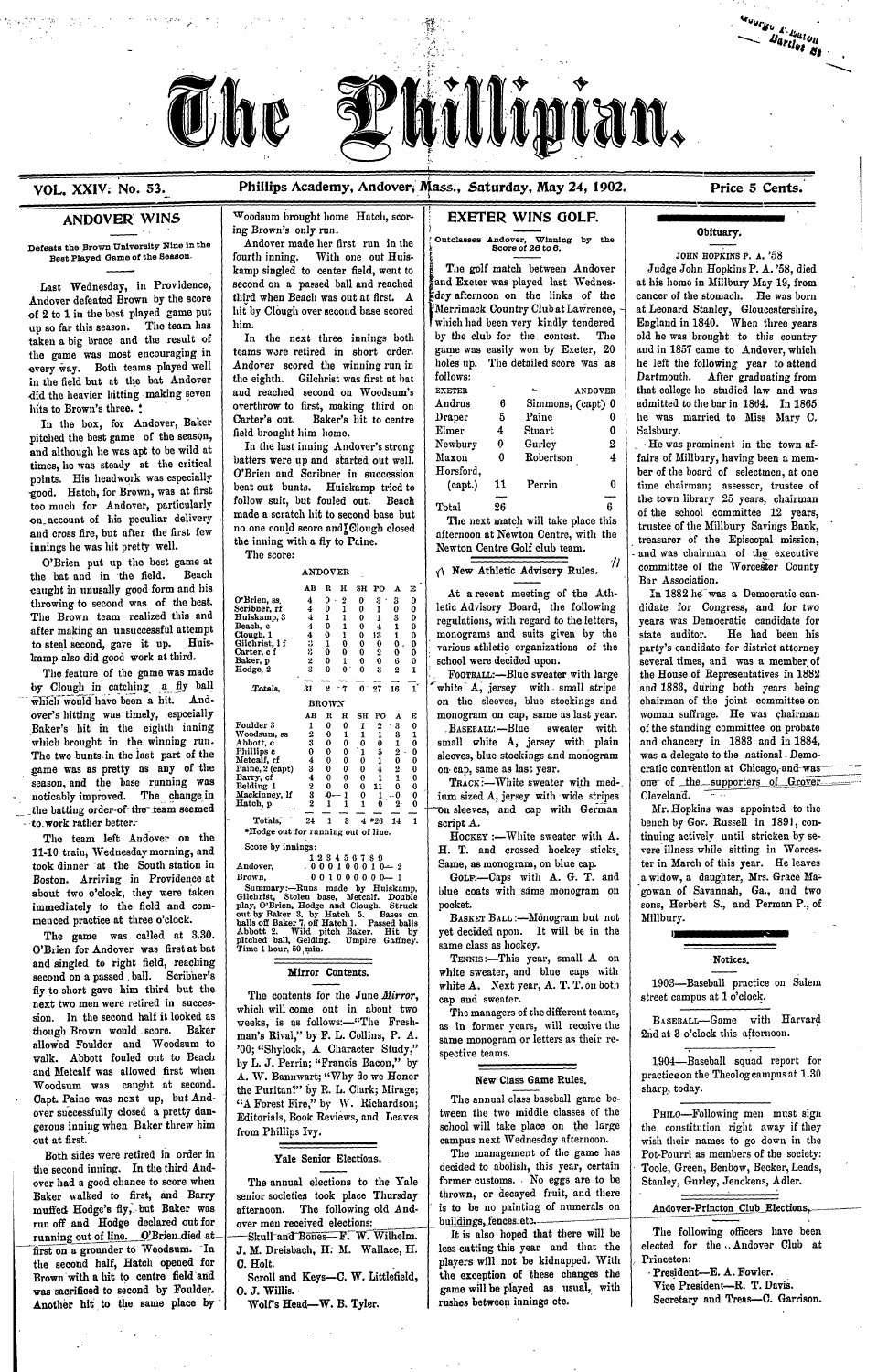**,**I

Terms: \$2.00 per Year. Single Coples 5 cents

The Phillipian. Saturday,-May 24, 1902

## **THE ANDOVER PRESS**

The victory over Brown last Wed. nesday was a fair showing of the team's abilities when in their best form and ought to le a great eneour agement to the school as well as the however, will be fatal. Exeter has been working hard with steady improvement while our season has been erratic. For a successful climax it is necessary that the whole school keep  $\left| \bigcap_{i \in \mathbb{N}} \bigcap_{i \in \mathbb{N}} \right|$ up the same spirit and give the team

### Northfeld Conference.

Over six hundred students representing one hundred schools, colleges and universities in Canada and the east will be present. Among the G. C. Morgan, 3Mr. R. E. Speer, P. A. Rev. C. W. Sanborn, of Winnipeg and preside at and direct the conference, **COME to**  $\frac{1}{2}$  argues well for its success.

of the conference is of conrse spiritual<br>For this reason there are meetings instance: mission work, a bible study real power. In the evening at sunset there takes place the "Round Top" gation meeting, **the** assembling toproblems of their own institutions.\_ tween the different colleges, a track meet, a tennis tournament, and there<br>are also abundant facilities for swim-<br>and Centre Sts. the Fourth of July there is a celebratiou, in which all the institutions gates are expected to pay in addition send one man as a delegate with his  $\begin{array}{c|c}\n\hline\n\text{expenses paid.}\n\end{array}$  s. **s. AZHDERIAN**, Agent

Student Conference will be held this year at East Northfield, Mass., on the grounds of the Northfield Seminary, from June 27 to July 7. This conferdent department of the international tian Association, and its object is to train students for leadership in various<br>departments of the organized christian ings have materially increased from<br>year to year, and all indications give year will be as largely attended and as successful as tlose of recent years.

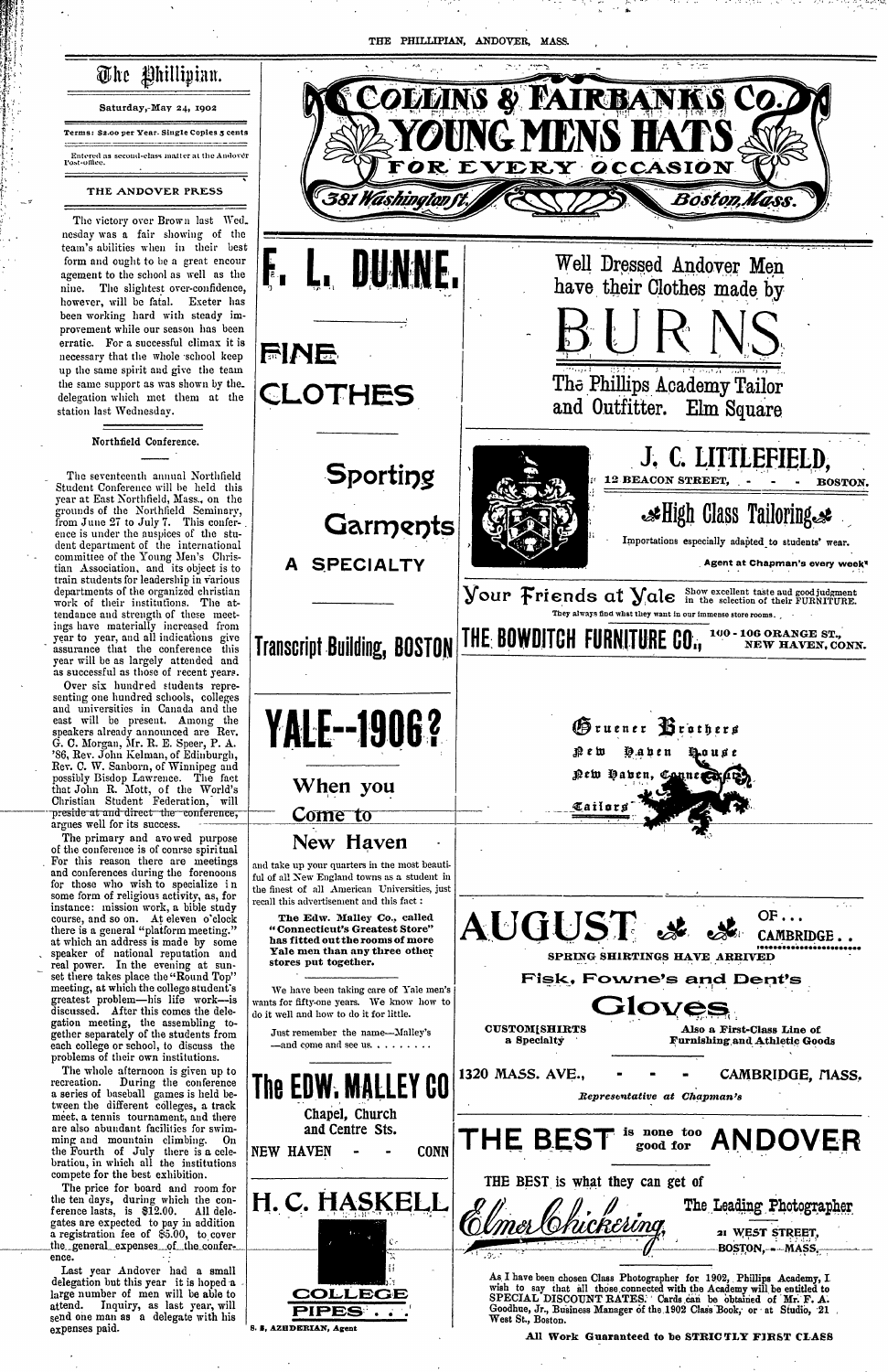. HE PHILLIPIAN, ANDOVER, MASS.



for Young Men CHASE & through the magnificent region known as the 投票 UV. **BERKSHIRE HILLS,** BENT & BUSH, TO ALBANY, BUFFALO AND THE WEST Opp. Vanderbilt Hall. Paddock Bld'g., 101 Tremonf St., via New York Central Lines. Mfrs. Boston, NEW HAVEN, CONN... Train Equipment Unsurpassed I. H. GALLYON, J. Agts<br>J. A. BARTLETT, J. Agts **BOSTON HANSON, G. P. A., BOSTON, MASS** L. C. 1-4 Indespensable for a Student's Study-Room 崇 HENRY WANDLESS. .... WITH... A Welsbach Reading Lamp LA WAS and TAILOR  $\,$  A Gas Radiator: 71 BEACON STREET Opp. Public BOSTON Telephone, Hav. 1887-3 ⋇ Successor to D. TOY & CO. Lawrence Gas Co. Musgrove Block · 58 WINTER STREET. - Carpets Cleaned COR.TREMONT. By a new process that makes them look<br>like new. Taken Up and Laid Promptly HATS, CAPS, GLOVES, SWEATERS, Telephone-Oxford-70like new. UNDERWEAR AND GENTS' CLOTHand in a First-class manner by ING-IN THE LATEST STYLES, AT W. O. CARTER J. W. DEAN'S, **Box 609.** ANDOVER | Telephone 25-2 Main Street,  $\mathcal{L}^{\text{max}}$  , where  $\mathcal{L}^{\text{max}}$ Andover, M